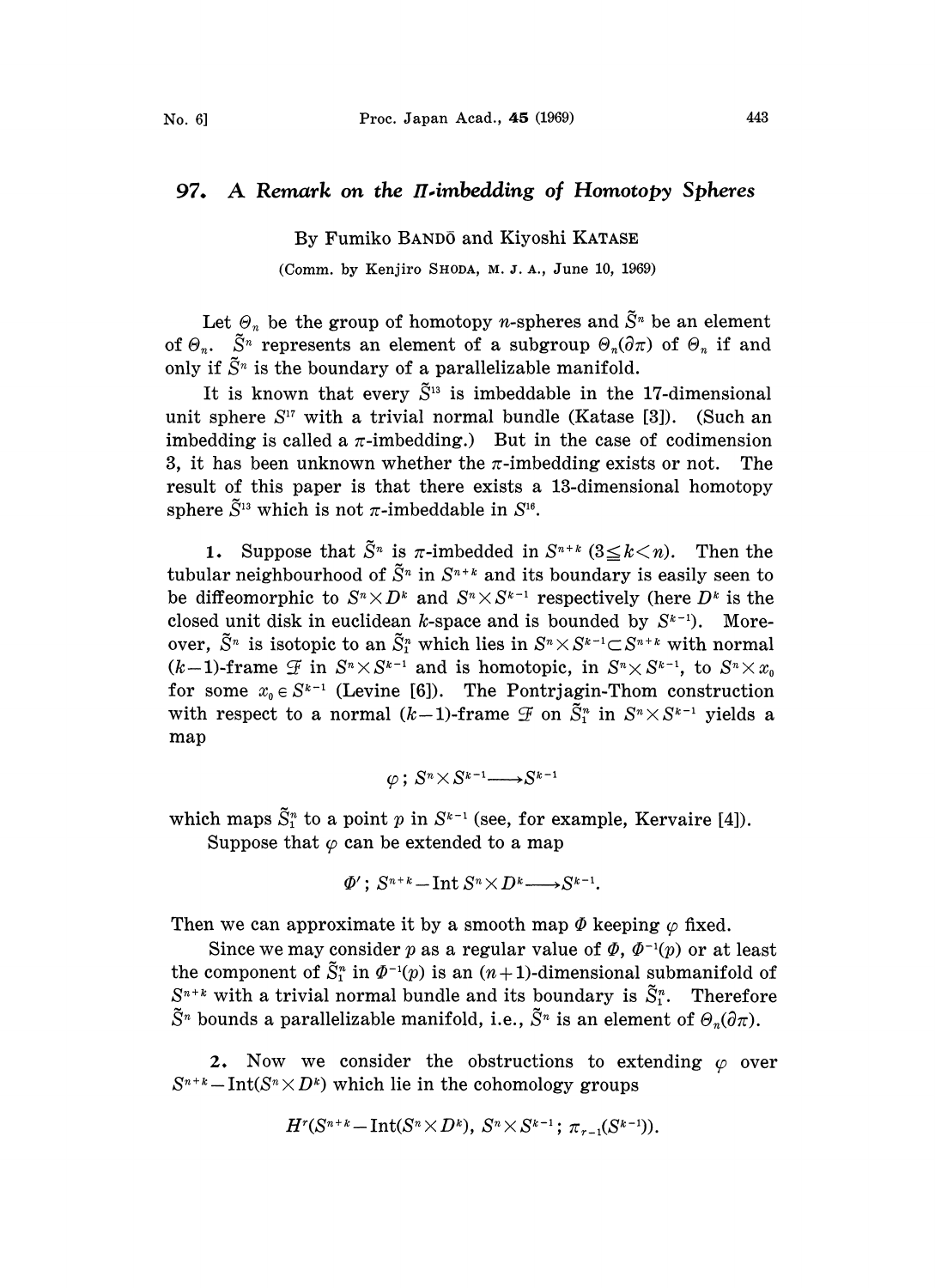Lemma. The obstructions to such an extension are zero for  $r \neq n+k$ .

Proof. Consider the cohomology exact sequence of the pair  $(S^{n+k}-Int(S^{n}\times D^{k}), S^{n}\times S^{k-1}).$  Since the inclusion map

$$
\iota: y_0 \times S^{k-1} \longrightarrow S^{n+k} - \text{Int}(S^n \times D^k), \text{ for some } y_0 \in S^n,
$$

is a homotopy equivalence, we see that  $H^r(S^{n+k}-\text{Int}(S^n\times D^k), S^n\times S^{k-1})$ <br>are zero except for  $r=n+1$  and  $n+k$ . As for the case of  $r=n+1$ , are zero except for  $r=n+1$  and  $n+k$ . As for the case of  $r=n+1$ ,

$$
\begin{aligned} &\text{consider the following commutative diagram:}\\ &\pi_{n+1}(S^{n+k}-\text{Int}(S^n\times D^k),S^n\times S^{k-1}){\longrightarrow}\pi_n(S^n\times S^{k-1}){\longrightarrow}\pi_n(S^{n+k}-\text{Int}(S^n\times D^k))\\ &\stackrel{H\downarrow\equiv}{H_{n+1}(S^{n+k}-\text{Int}(S^n\times D^k),S^n\times S^{k-1})}{\longrightarrow}H_n(S^n\times S^{k-1})\\ \end{aligned}
$$

where  $H$  is the Hurewicz homomorphism.

Since  $i_* = \ell_* \circ (p_i)_*,$  where  $p_i : S^n \times S^{k-1} \to Y_0 \times S^{k-1}$  is the projection on the second factor, the boundary of the generating cycle of  $H_{n+1}(S^{n+k}-\text{Int}(S^{n}\times D^{k}), S^{n}\times S^{k-1})$  is homologous and homotopic to  $\tilde{S}_1^n$ in  $S^{n+k}-\text{Int}(S^n\times D^k)$  and  $\varphi$  maps  $\tilde{S}^n$  to a point p in  $S^{k-1}$ . Hence  $\varphi$  can be extended over  $(S^{n+k}-Int(S^{n}\times D^{k}))^{(n+1)}\cup S^{n}\times S^{k-1}$  and the obstruction appears only in the dimension  $n+k$ . tion appears only in the dimension  $n+k$ .

Applying this lemma, we obtain

**Theorem.** There exists a 13-dimensional homotopy sphere  $\tilde{S}^{13}$ which is not  $\pi$ -imbeddable in  $S^{16}$ .

**Proof.** Suppose that the generator  $\tilde{S}^{13}$  of  $\Theta_{13} \cong Z_3$  is  $\pi$ -imbeddable in  $S^{16}$ . Since  $\tilde{S}^{13}$  does not bound a parallelizable manifold, the obstruction  $\sigma$  to extending  $\varphi$  over  $S^{16}-Int(S^{13}\times D^3)$  is a non-zero element of  $H^{16}(S^{16}-Int(S^{13}\times D^3), S^{13}\times S^2; \pi_{15}(S^2))\cong \pi_{15}(S^2)\cong Z_2+Z_2$  (Toda [7]). The obstruction over the connected sum of pairs  $(S^{16}, S^{13} \times D^3) \sharp (S^{16}, S^{13} \times D^3)$ (see, for example, Haefliger [1] where the disk pair  $(D^{16}, D^{13})$  must be imbedded so that we may obtain  $\tilde{S}_1^{13} \sharp \tilde{S}_1^{13}$  is twice of  $\sigma$  and  $2\sigma=0$ . This contradicts the fact that  $\tilde{S}^{13} \sharp \tilde{S}^{13}$  is not an element of  $\Theta_{13}(\partial \pi) = 0$ . Therefore  $\tilde{S}^{13}$  is not  $\pi$ -imbeddable in  $S^{16}$ .

## Addendum to the preceeding paper [3].

Let  $\tilde{S}^n$  ( $\in \Theta_n$ ) correspond (modulo *J*-image) to an element  $\alpha$  of  $\pi_{N+n}(S^N)$  for sufficiently large N and let  $\tilde{S}^n$  be  $\pi$ -imbedded in  $S^{n+k}$ , then  $\alpha$  is an  $(N-k)$ -fold suspension element (modulo J-image). Applying this fact, we see that there exist homotopy 10-, 14-, 17- and 18-spheres which are not  $\pi$ -imbeddable in  $S^{15}$ ,  $S^{21}$ ,  $S^{28}$  and  $S^{29}$  respectively.

On the other hand, following the method of Hsiang, Levine and